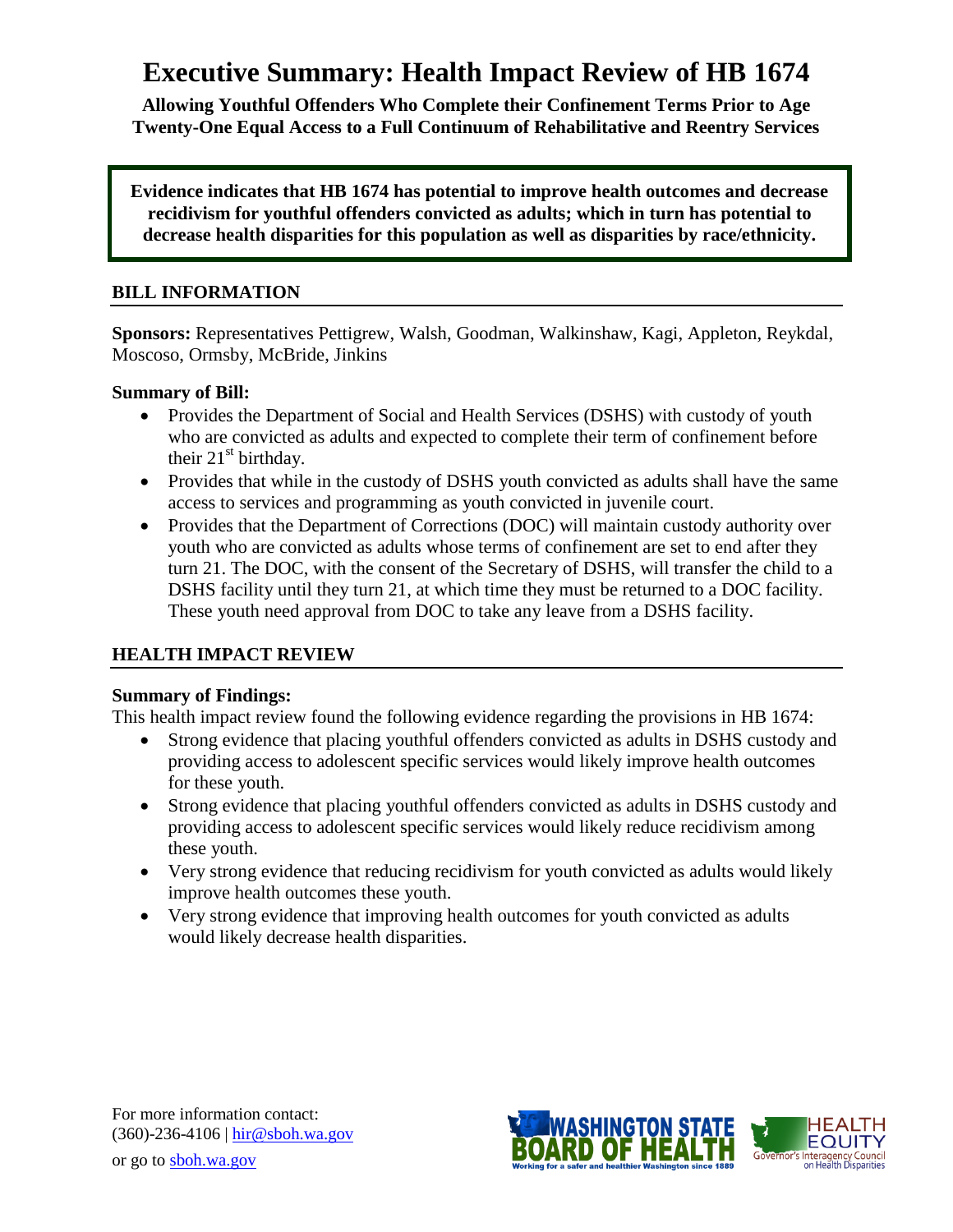# **Health Impact Review of HB 1674**

**Allowing Youthful Offenders Who Complete their Confinement Terms Prior to Age Twenty-One Equal Access to a Full Continuum of Rehabilitative and Reentry Services**

# **March 5, 2015**

Author: Sierra Rotakhina Author: Kelly Gilmore Contributor/Reviewer: Christy Hoff Reviewer: Michelle Davis Reviewer: Timothy Grisham

# **Acknowledgement**

We would like to thank Rebecca Kelly, Executive Assistant to the Assistant Secretary with the Department of Social and Health Services Juvenile Justice & Rehabilitation Administration, and Amy Seidlitz, Assistant Secretary with the Department of Corrections Offender Change Division, for providing consultation for this review.

# **Contents**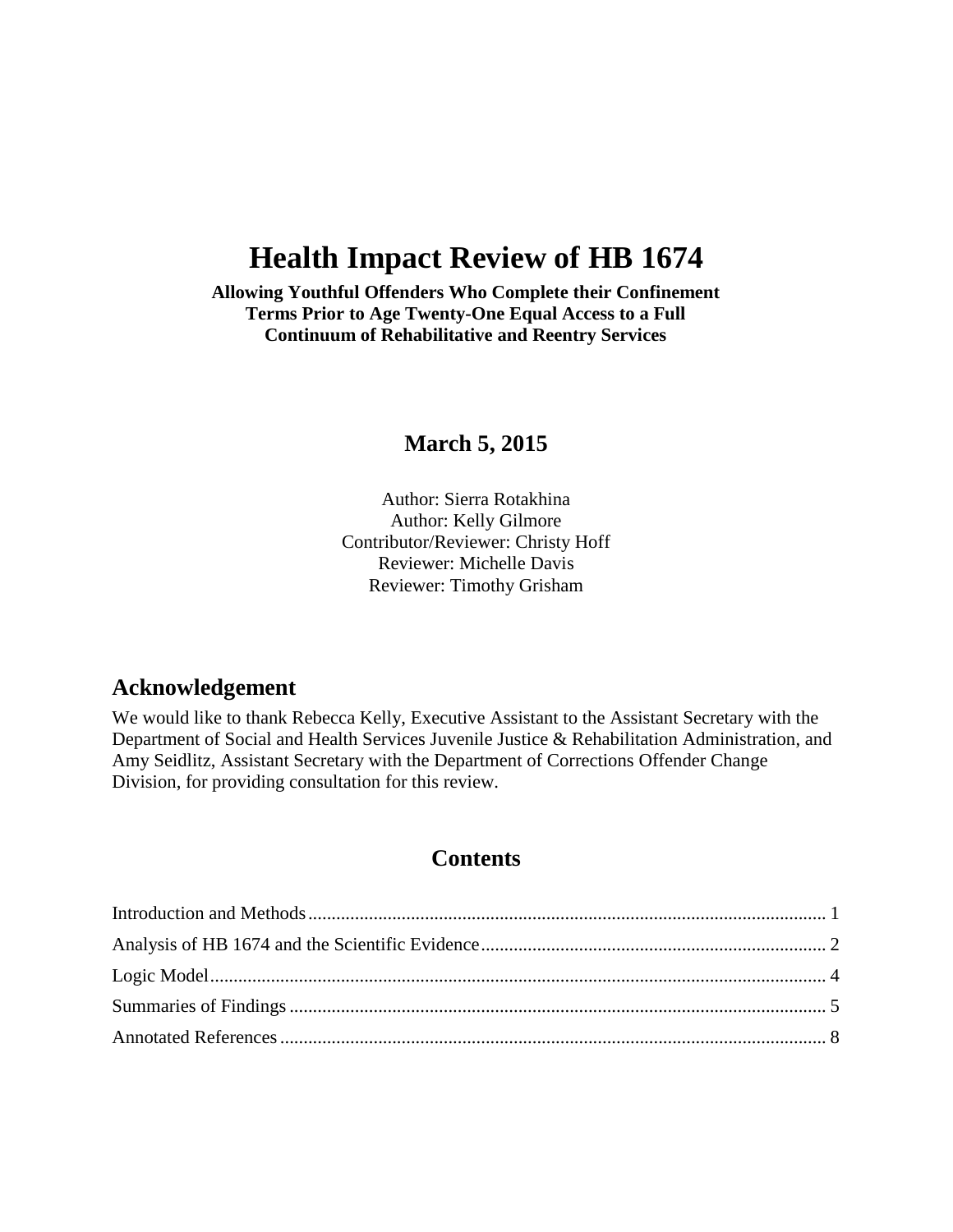# **Introduction and Methods**

<span id="page-2-0"></span>A health impact review is an analysis of how a proposed legislative or budgetary change will likely impact health and health disparities in Washington state [\(RCW 43.20.285\)](http://apps.leg.wa.gov/rcw/default.aspx?cite=43.20.285). For the purpose of this review 'health disparities' have been defined as the differences in disease, death, and other adverse health conditions that exist between populations [\(RCW 43.20.270\)](http://apps.leg.wa.gov/rcw/default.aspx?cite=43.20.270). This document provides summaries of the evidence analyzed by State Board of Health staff during the health impact review of House Bill 1674 [\(HB 1674\)](http://lawfilesext.leg.wa.gov/biennium/2015-16/Pdf/Bills/House%20Bills/1674.pdf).

Staff analyzed the content of HB 1674 and created a logic model depicting possible pathways leading from the provisions of the bill to health outcomes. We consulted with experts and conducted objective reviews of the literature for each pathway using databases including PubMed and Google Scholar.

The following pages provide a detailed analysis of the bill including the logic model, summaries of evidence, and annotated references. The logic model is presented both in text and through a flowchart (Figure 1). The logic model includes information on the strength of the evidence for each relationship. The strength-of-evidence has been defined using the following criteria:

- Not well researched: the literature review yielded few if any studies or only yielded studies that were poorly designed or executed or had high risk of bias.
- **A fair amount of evidence:** the literature review yielded several studies supporting the association, but a large body of evidence was not established; or the review yielded a large body of evidence but findings were inconsistent with only a slightly larger percent of the studies supporting the association; or the research did not incorporate the most robust study designs or execution or had a higher than average risk of bias.
- **Strong evidence:** the literature review yielded a large body of evidence on the relationship (a vast majority of which supported the association) but the body of evidence did contain some contradictory findings or studies that did not incorporate the most robust study designs or execution or had a higher than average risk of bias; or there were too few studies to reach the rigor of 'very strong evidence'; or some combination of these.
- **Very strong evidence:** the literature review yielded a very large body of robust evidence supporting the association with few if any contradictory findings. The evidence indicates that the scientific community largely accepts the existence of the association.

Staff made modifications to these criteria at the start of the 2015 legislative session beginning January 12, 2015. Therefore strength-of-evidence rankings may not be comparable between reviews completed before and those completed after this date.

This review was subject to time constraints, which influenced the scope of work for this review. The annotated references are only a representation of the evidence and provide examples of current research. In some cases only a few review articles or meta-analyses are referenced. One article may cite or provide analysis of dozens of other articles. Therefore the number of references included in the bibliography does not necessarily reflect the strength-of-evidence. In addition, some articles provide evidence for more than one research question so they are referenced multiple times.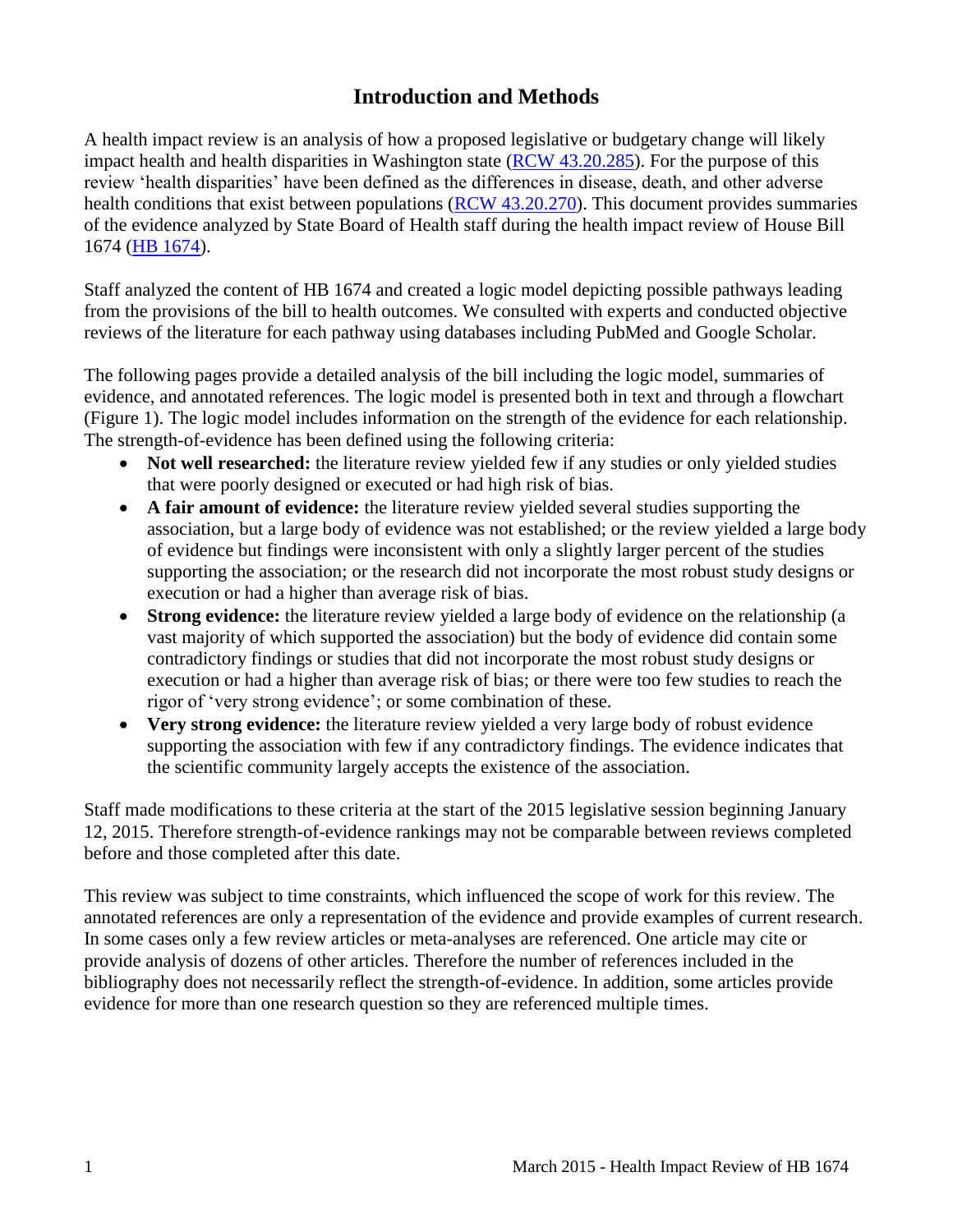# **Analysis of HB 1674 and the Scientific Evidence**

#### <span id="page-3-0"></span>*Summary of HB 1674*

- Provides the Department of Social and Health Services (DSHS) with custody of youth who are convicted as adults and expected to complete their term of confinement before their  $21<sup>st</sup>$  birthday.
- Provides that while in the custody of DSHS youth convicted as adults shall have the same access to services and programming as youth convicted in juvenile court.
- Provides that the Department of Corrections (DOC) will maintain custody authority over youth who are convicted as adults whose terms of confinement are set to end after they turn 21. The DOC, with the consent of the Secretary of DSHS, will transfer the child to a DSHS facility until they turn 21, at which time they must be returned to a DOC facility. These youth need approval from DOC to take any leave from a DSHS facility.

#### *Health impact of HB 1674*

Evidence indicates that HB 1674 has potential to improve health outcomes and decrease recidivism for youthful offenders convicted as adults; which in turn has potential to decrease health disparities for this population as well as disparities by race/ethnicity.

#### *Pathways to health impacts*

The potential pathways leading from the provisions of HB 1674 to decreased health disparities are depicted in Figure 1. There is strong evidence that housing youthful offenders in juvenile rather than adult correction facilities and providing access to adolescent specific services will likely lead to improved health outcomes,  $1-6$  and reduced recidivism for these youth.<sup>[7-10](#page-11-0)</sup> There is very strong evidence that reduced recidivism is also associated with improved health outcomes.<sup>[11-16](#page-13-0)</sup> There is very strong evidence that improving health for youth convicted as adults will decrease health disparities both for this population in general (which is disproportionality impacted by negative health outcomes)<sup>[2](#page-9-2)[,5](#page-11-1)[,11-16](#page-13-0)</sup> as well as for youth of color who have worse health outcomes than their counterparts for many health measures,<sup>[17,](#page-15-0)[18](#page-15-1)</sup> and who are disproportionately transferred to the adult justice system in Washington.<sup>[19-22](#page-15-2)</sup>

Due to time limitations we only researched the most direct connections between the provisions of the bill and decreased health disparities and did not explore the evidence for all possible pathways. For example, potential pathways that were not researched include:

- Evidence for how recidivism impacts income and education and how these in turn impact health.
- Evidence for how access to adolescent specific services impact income and education.

#### *Magnitude of impact*

Between 2009 and 2013 an average of 134 youth were sentenced in adult court annually, $^{22}$  $^{22}$  $^{22}$  indicating that this many youth have potential to be directly impacted by this bill each year. Rebecca Kelly, Executive Assistant to the Assistant Secretary with the DSHS Juvenile Justice & Rehabilitation Administration, and Amy Seidlitz, Assistant Secretary with the DOC Offender Change Division, indicated that it is current practice in Washington to transfer youth convicted as adults to DSHS facilities; however this transfer is not mandated by law. In addition these youth currently stay under the jurisdiction of DOC and therefore do not have access to all of the resources that are available to youth committed directly to a DSHS Juvenile Rehabilitation (JR) facility (Kelly and Seidlitz, personal communication, February 2015). HB 1674 would codify the practice of transferring youth convicted as adults to DSHS and would also increase access to services for these youth in a JR facility when under the age of 21. In addition, a number of people would also be indirectly impacted by the legislation as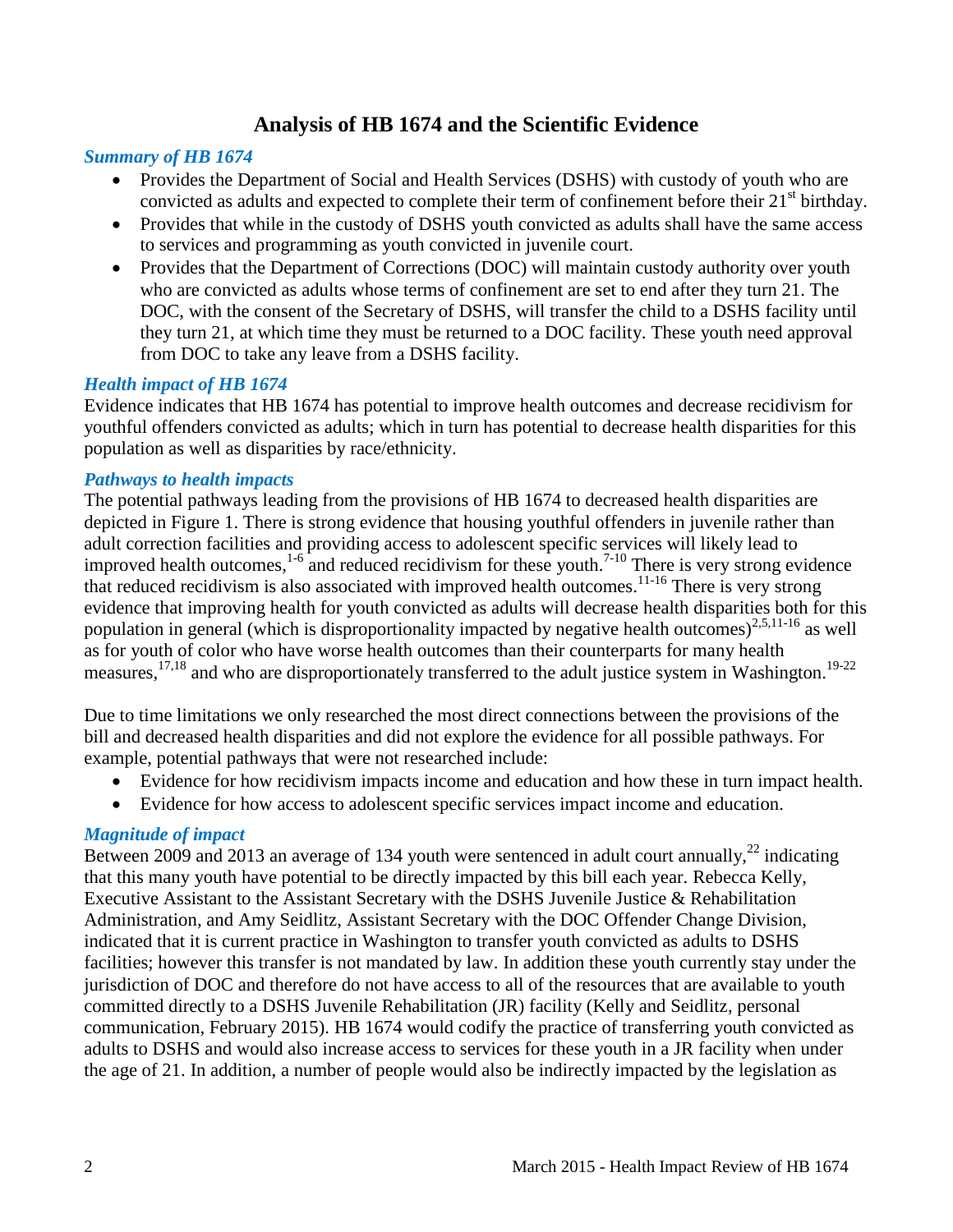decreased recidivism can positively affect families, communities, and those that benefit from the positive social and economic impacts of decreased recidivism (Kelly, personal communication).

The impacts associated with this bill are also meaningful. Evidence indicates that retaining youth in the juvenile justice system rather than transferring them to the adult system is associated with an 11-18% decrease in recidivism.<sup>[9,](#page-12-0)[10](#page-13-1)</sup> Other studies have reported that transfer to the adult system is associated with 1.5 to 4.9 times higher rates of re-offending.<sup>[8,](#page-12-1)[10](#page-13-1)</sup> Research has also found that youth in adult facilities had nearly 7.7 times higher rates of suicide,<sup>[2](#page-9-2)</sup> 5 times higher rates of sexual assault, and 2 times higher rates of abuse by staff than youth housed in juvenile facilities.[3](#page-9-3) Youth incarcerated in adult facilities were also significantly more likely than youth incarcerated in juvenile facilities to have indicators of mental health issues such as suicide ideation and depression, with youth in adult facilities having 37 times higher odds of being depressed. $4,5$  $4,5$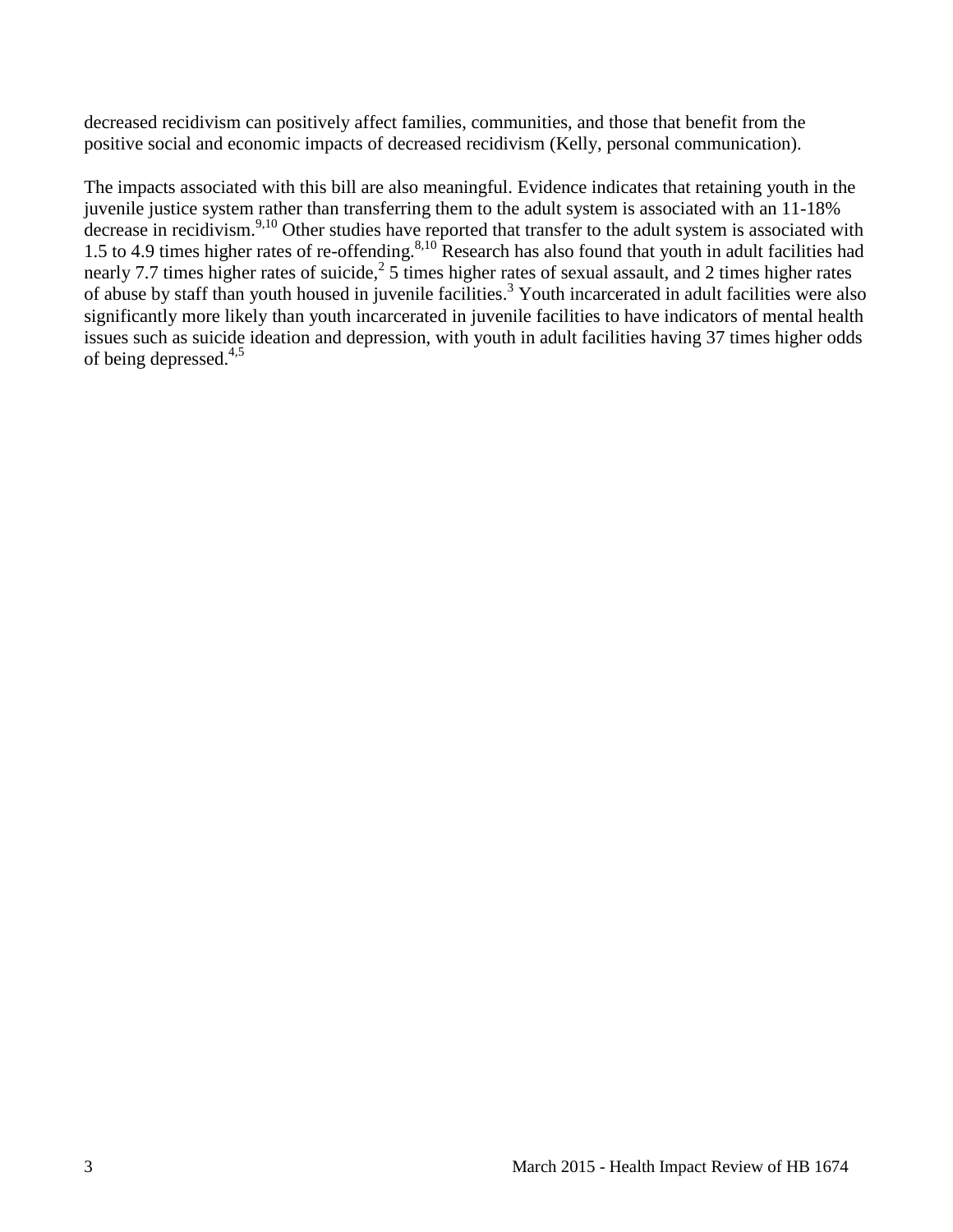# **Logic Model**



<span id="page-5-0"></span>**Figure 1 Allowing Youthful Offenders who Complete Their Confinement Terms Prior to Age Twenty-One Equal Access to a Full Continuum of Rehabilitative and Reentry Services HB 1674**

\*DSHS: Department of Social and Health Services

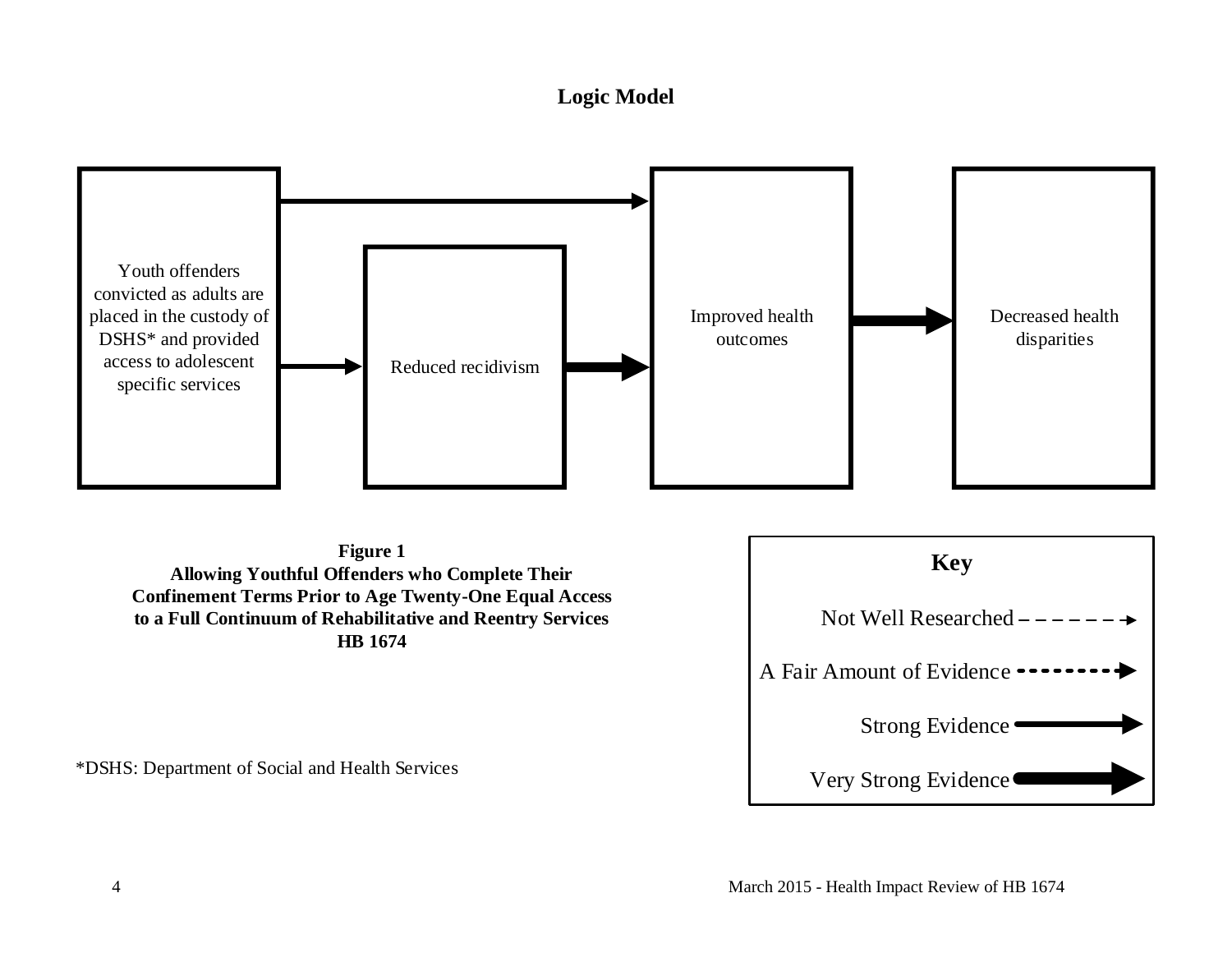# **Summaries of Findings**

#### <span id="page-6-0"></span>**How would HB 1674 impact the resources and opportunities available to youthful offenders who have been convicted as adults?**

Current practice in Washington is for the majority of youthful offenders convicted as adults to be transferred to DSHS JR facilities; however this transfer back to JR is not currently mandated by law. HB 1674 would codify this practice and ensure that these youth are provided with the same treatment, housing options, transfer, and access to program resources as youthful offenders committed directly to a JR facility. HB 1674 would also give JR jurisdiction over youth convicted as adults if their confinement term would end before age 21 and automatically transfer these youth to JR facilities. This would give JR authority to allow youth to be moved to a staffsecured, supervised community facility for age-appropriate treatment and services during their confinement term based on evidence-based risk assessments. This is a step-down opportunity that youth convicted as adults (who are under the jurisdiction of the Department of Corrections under current law) cannot currently access (Kelly and Seidlitz, personal communication, February 2015). Under current law youthful offenders convicted as adults can only access transition programs when they have reached the last six months of their sentence. While at a DOC facility, they can only be transitioned to a work-release setting (where they are released to work but must return to a locked facility during the evening) rather than the secured, supervised community facilities that would become available to them under this bill (Seidlitz, personal communication).

This bill would also allow JR to provide youth access as appropriate to work, education, training and leadership programming currently only available to youth sentenced as juveniles. Youth convicted as adults currently cannot access these opportunities even when they are housed with JR because JR does not have authority to take them off-campus. For example, JR currently has a supervised 14 week program that allows youth to earn high school credits and a manufacturing certificate which help them secure work upon release that can only be accessed by youth who can go off-campus (Kelly, personal communication).

While housed in JR facilities youth have access to adolescent specific services which they may not have access to if housed in a DOC facility. JR provides youth with, for example, medical, mental health, and chemical dependency resources from staff who have adolescent specific training. JR also offers Personal Emergency Responsibility Education (PREP), a sexual health education program for adolescents, as well as adolescent counseling and other evidence-based interventions for youth. These facilities offer developmentally appropriate activities such as cultural programming, life skills training, art and music programs, community service projects, and therapeutic recreation. JR facilities can also cover options for youth to obtain a high school diploma or a GED, while DOC only provides options to earn a GED (Kelly, personal communication).

#### **Will placing youthful offenders convicted as adults in DSHS custody and providing access to adolescent specific services improve health outcomes for these youth?**

There is strong evidence that youth experience better health outcomes when they are housed in juvenile facilities than when they are housed in adult correction facilities.<sup>[1-6](#page-9-1)</sup> For example,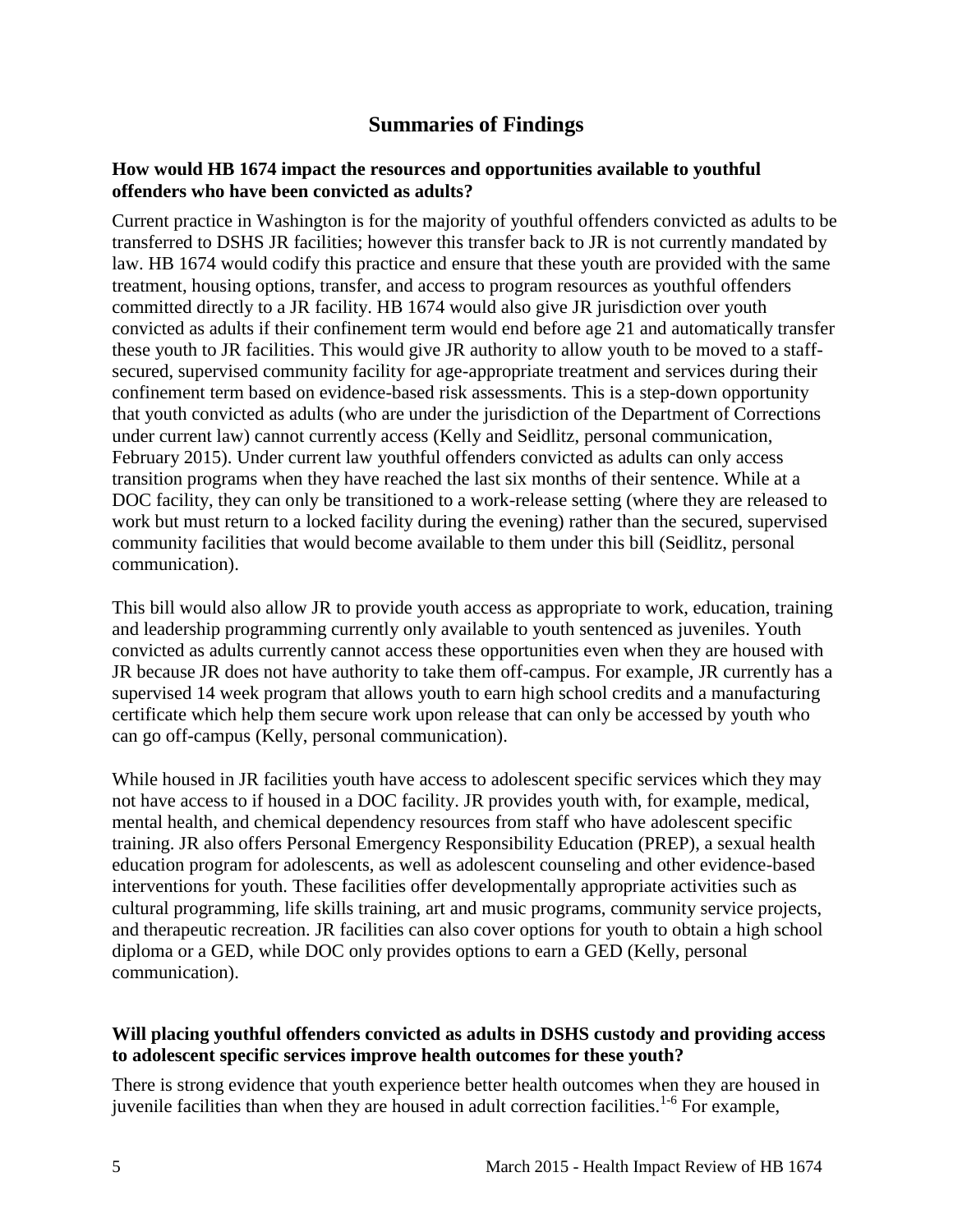evidence indicates that youth placed in adult facilities are more likely than those in juvenile facilities to be physically or sexually assaulted by other inmates and staff, to experience depression and suicide ideation, and to commit suicide.<sup>[2-5](#page-9-2)</sup> In addition, evidence indicates that teenagers in adult correctional facilities have the greatest risk of being assaulted with 18-19 year olds being 7.7 times more likely to be victimized than 30-34 year olds.<sup>[1](#page-9-1)</sup>

#### **Will placing youthful offenders convicted as adults in DSHS custody and providing access to adolescent specific services reduce recidivism among these youth?**

There is strong evidence that youth who are placed in adult correctional facilities have higher rates of recidivism than youth placed in juvenile facilities. While the evidence is very strong that transfer to the adult justice system (as opposed to being retained in the juvenile justice system) is associated with increased recidivism rates for youth, it is not clear from this large body of robust literature if being housed and under the jurisdiction of an adult facility are the only factors leading to increased recidivism or if being processed and sentenced in the adult courts or other unknown factors are also contributing to this increase.<sup>[7-10](#page-11-0)</sup> Because HB 1674 only addressed the jurisdiction and housing of youthful offenders convicted as adults after sentencing in the adult system, we classified this as strong rather than very strong evidence. The evidence indicates that youth processed (and often housed) in the adult system have recidivism rates ranging from between 11% and 18% higher than youth who are retained in the juvenile justice system.<sup>[9](#page-12-0)[,10](#page-13-1)</sup> The literature indicates that these higher rates may be a result of a number of factors including: less effective rehabilitation efforts for youth incarcerated in adult prisons; "stigmatization; humiliation; loss of self-respect; attenuation of guilt or shame; hardening of the delinquent selfconcept; weakening of ties to families, prosocial peers, and community; and diminishment of job and educational prospects;" and youth attributing greater injustice to the court system.<sup>[10](#page-13-1)</sup>

#### **Will reducing recidivism for youth convicted as adults improve health outcomes these youth?**

There is very strong evidence indicating that involvement in the justice system is linked to poor health outcomes.<sup>[11-16](#page-13-0)</sup> Decreasing recidivism for young offenders therefore as potential to improve health outcomes for these youth. Researchers have found, for example, that incarceration is associated with barriers to accessing a service provider, depression, involvement in jobs with high risk of injury or exposure to hazardous working conditions, divorce, and separation of families.<sup>[11](#page-13-0)[,15](#page-14-0)[,16](#page-14-1)</sup> In addition, research has found that negative health outcomes are also experienced by the children of incarcerated parents such as increased Body Mass Index (BMI), depression, delinquency, and antisocial behavior.<sup>[12-14](#page-13-2)</sup>

#### **Will improving health outcomes for youth convicted as adults decrease health disparities?**

There is very strong evidence that incarcerated individuals and their children are more likely than the general population to experience health disparities, including those exacerbated for youth when they are incarcerated in adult facilities.<sup>[2,](#page-9-2)[5,](#page-11-1)[11-16](#page-13-0)</sup> Therefore improving health outcomes for incarcerated youth has potential to decrease the health disparities faced by this population.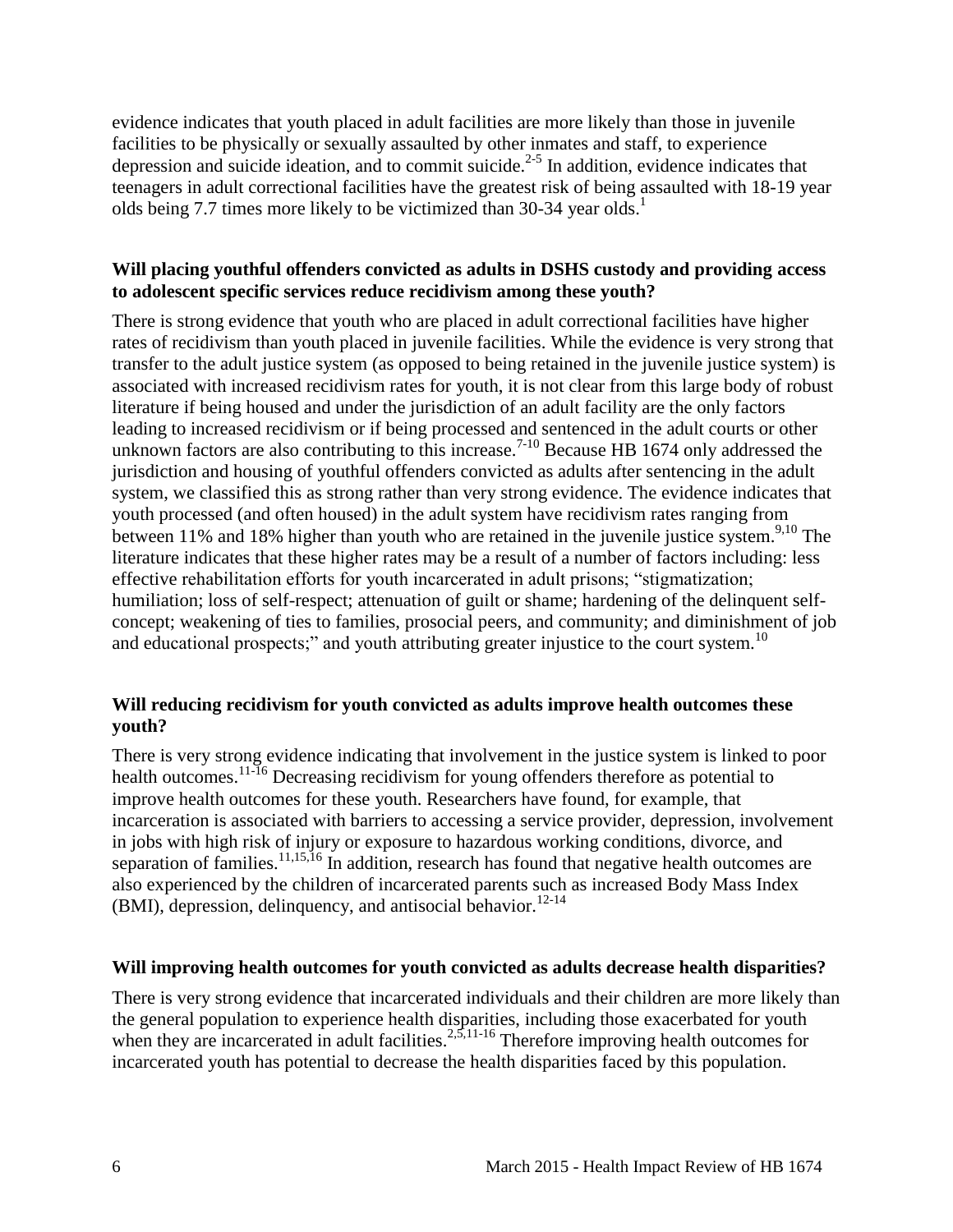In addition youth of color have worse health outcomes than their counterparts for many health measures,[17,](#page-15-0)[18](#page-15-1) and are disproportionately represented in every stage of the juvenile justice system.<sup>[19](#page-15-2)</sup> In Washington state, youth of color are disproportionately represented in the youth justice system and disproportionally transferred to the adult system.<sup>[19-22](#page-15-2)</sup> In 2014 Native American youth and youth of color made up 53% of the youth admitted to JR while constituting only 27% of Washington's [20](#page-15-3)13 age 10-17 population.<sup>20[,21](#page-16-1)</sup> In addition, nearly 65% of the youth transferred to the adult system between 2009 and 2013 were Native Americans and youth of color.[22](#page-16-0) Therefore improving health outcomes for youth convicted as adults has potential to also decrease health disparities by race/ethnicity.

#### **Other considerations**

We pursued a number of other research questions in order to determine if there are alternate pathways leading from the provisions in the bill to positive or negative health impacts. We ultimately did not include these pathways in the logic model on page four of this review either because there is no evidence to support the connection or because the evidence indicates that the connection does not exist. We evaluated the evidence concerning 1) the impact of placing youth in adult correctional facilities on crime deterrence, and 2) safety issues associated with placing youth convicted as adults in juvenile facilities.

#### *Crime deterrence*

Transferring youth to the adult justice system is often cited as a way to create a "tough on crime" approach to deter youth crime. We analyzed the scientific literature to determine if transfer to the adult system may 1) serve as a deterrent and reduce recidivism for youth that have served time in adult facilities or 2) reduce crime among the youth population in general. The evidence overwhelmingly indicates that transferring youth to the adult justice system does not deter youth from committing future crimes and, as mentioned above, actually has a harmful effect, with transferred juveniles committing more overall and violent crimes than juveniles who served time in youth detention.<sup>[7-10](#page-11-0)[,23](#page-16-2)</sup> In addition, the Centers for Disease Control and Prevention conducted a review of the literature to determine if the risk of serving in adult detention acts as a general deterrent for youth, meaning all youth in the community would be less likely to commit a crime if adult detention is a known consequence. The authors found weak and conflicting evidence insufficient to conclude that laws which transfer juveniles to adult detention have any effect on the crime rates of youth in the general population.<sup>[23](#page-16-2)</sup>

#### *Safety*

While the evidence strongly supports the positive health impacts of HB 1674 on youthful offenders convicted as adults, we also explored the potential that youth convicted as adults would pose a safety risk to other juvenile offenders if housed at JR. We found **no** evidence to indicate that this bill would pose any safety or health risk to other youthful offenders. In contrast to this concern, we identified one study which found that, when housed together in a juvenile facility, youth tried in *juvenile* courts in California were actually significantly **more** likely than youth tried in *adult* courts to engage in violent offenses while in juvenile detention.<sup>[24](#page-17-0)</sup> In addition this bill allows DSHS to return a youthful offender to the DOC if that youth presents a safety risk.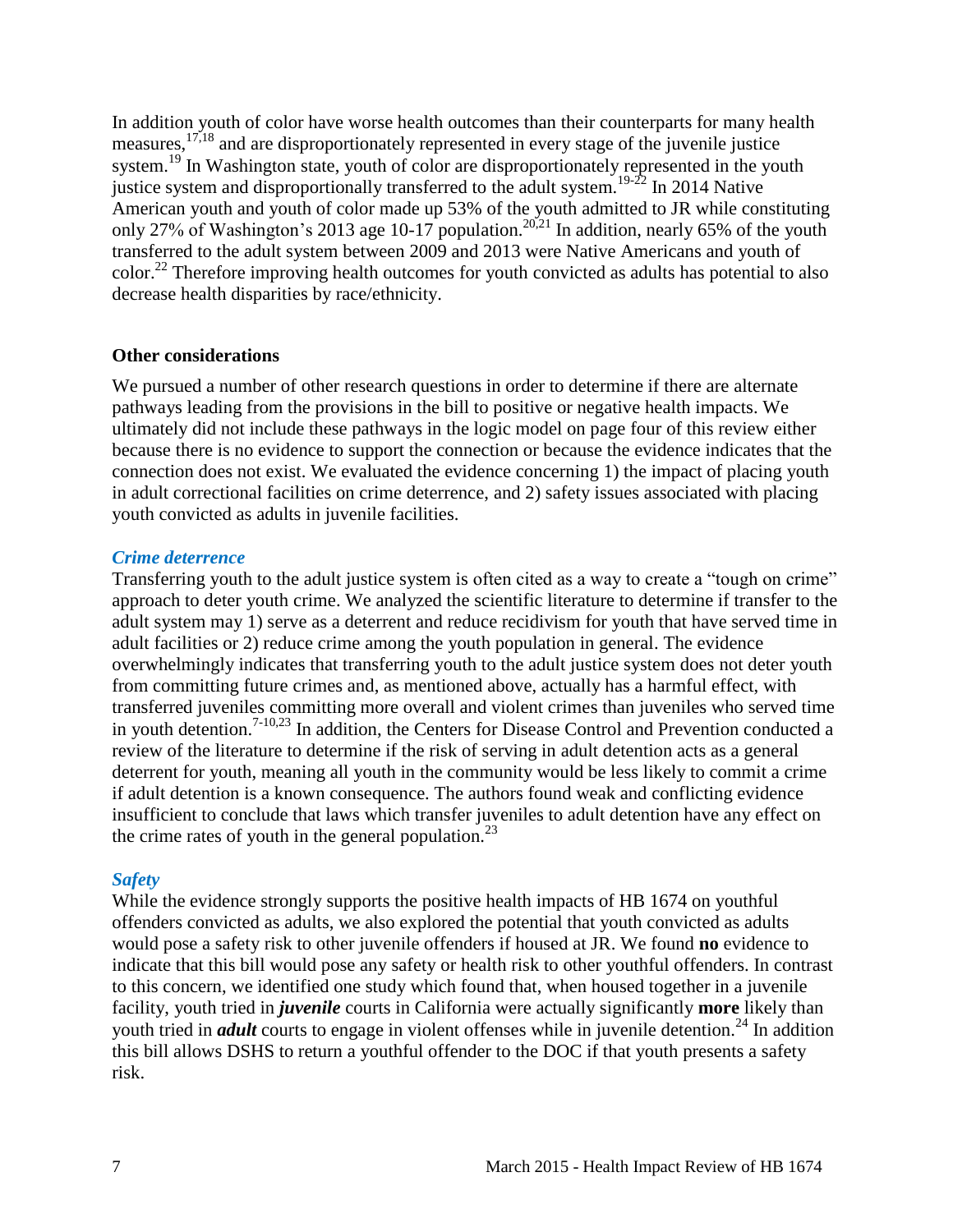# **Annotated References**

#### <span id="page-9-1"></span><span id="page-9-0"></span>**1. Felson RB, Cundiff P, Painter-Davis N. Age and sexual assault in correctional facilities: A blocked opportunity approach.** *Criminology.* **2012;50(4):887-911.**

Felson et al. cite five studies which indicate that younger inmates in adult facilities are at greater risk than older inmates in these facilities of being sexually assaulted by staff and other inmates. The authors evaluated how age impacted the risk of being a victim of sexual and physical assaults in prisons and jails using 2000 to 2007 National Incident Based Reporting System (NIBRS) data. NIBRS data is compiled by multiple law enforcement agencies across the nation and only captures crimes reported by prison authorities. The authors only included male-on-male offenses in their analysis. The analysis included 12,188 incidents of assault, 674 of which were sexual assaults. The authors found that teenagers had the greatest risk of being assaulted with 18- 19 year olds being 7.7 times more likely to be victimized than 30-34 year olds. When considering sexual assault only, the data also show that offenders of all ages target young victims. Eighteen to 19 year olds made up 17% of sexual assault victims in the sample, but only made up 3% of the national prison population at the time of the data collection. Assaults involving victims younger than 25 (particularly teenage victims) are the most likely to be sexual assaults. The odds that an assault is sexual is 390% higher for teenage assault victims than victims over 40. Assaults committed by older perpetrators are also more likely to be sexual than those committed by younger perpetrators.

#### <span id="page-9-2"></span>**2. Flaherty MG. The national incidence of juvenile suicide in adult jails and juvenile detention centers.** *Suicide and Life-Threatening Behavior.* **1983;13(2):85-94.**

Flaherty analyzed data from all United States juvenile facilities and all adult facilities with a daily population of 250 or more inmates, and a 20% random sample of adult facilities with a daily population of fewer than 250 inmates. The overall response rate was 77.4% for all facilities combined (with a high of 97.6% for juvenile detention facilities). The data provided by these facilities indicate that the suicide rate among juveniles in adult facilities was significantly higher than the rate among youth in juvenile detention facilities or the rate among youth in the general population. The suicide rate of youth in adult jails was 12.3/100,000 which was 4.6 times higher than the rate in the general youth population. The youth suicide rate in juvenile facilities was 1.6/100,000, lower than that in the general youth populations (not a statistically significant difference). The suicide rate of youth in adult jails was nearly 7.7 times higher than that for youth in juvenile facilities, a statistically significant difference. This analysis does not control for potential confounding factors. In addition this study was conducted in 1980 and may not be generalizable to today. While we were not able to identify a more recent study on suicide rates for youth incarcerated in adult versus youth facilities, more recent studies have found that suicide ideation and depression are higher among youth in adult facilities than those in youth facilities. This indicates that the suicide trend identified in 1980 may still exist today.

#### <span id="page-9-3"></span>**3. Forst M, Fagan J, Vivona TS. Youth in prisons and training schools: Perceptions and consequences of the treatment-custody dichotomy.** *Juvenile and Family Court Journal.*  **1989;40(1):1-14.**

Forst et al. conducted interviews with youth housed in juvenile  $(n=59)$  and adult  $(n=81)$ correction facilities in order to compare the perceptions between these two subgroups. The youth in the juvenile system were sent to secure trainings schools. The sample included youth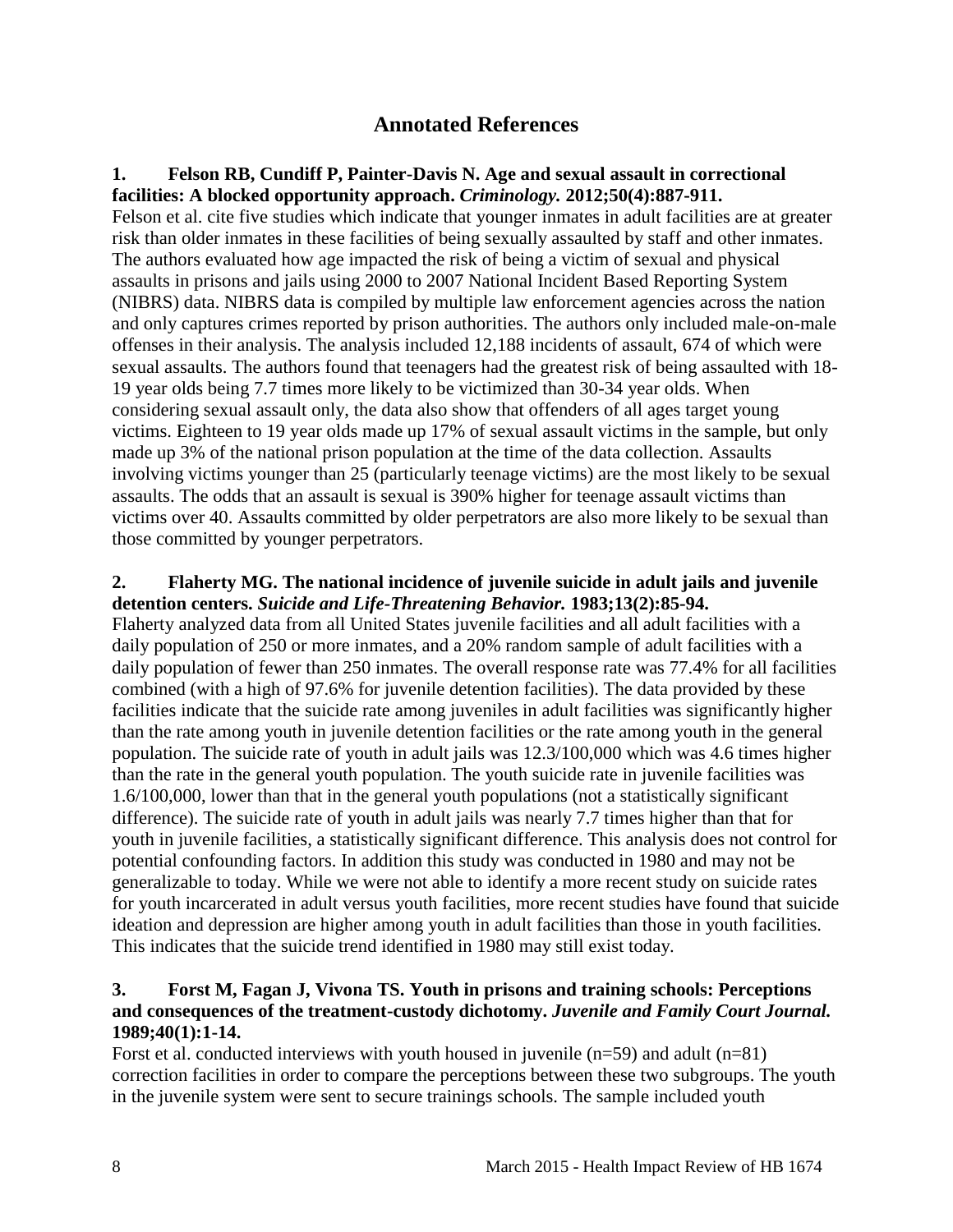adjudicated for violent offences in Boston, Memphis, Detroit, and Newark between 1981 and 1984. Youth in the sample who were retained in the juvenile system and those who were transferred to criminal court had comparable offense characteristics. Youth in adult facilities were five times more likely to report sexual assault and twice as likely to report beatings by staff as youth in juvenile trainings schools. Attacks with weapons were reported 50% more often in adult facilities. These differences did not reach statistical significance. Youth in trainings schools were significantly more likely than youth in adult facilities to report that the institution met there medical and health needs and that staff provided youth with counseling and helped them: improve relationships with peers, develop skills to return to the community, feel good about themselves, achieve personal goals, establish a daily routine, get oriented to rules and procedures, understand the consequences of rule-breaking, participate in programs, obtain needed services, understand themselves, set personal goals, deal with problems, and improve relationships with family members. There were not significant differences in how youth rated the usefulness of educational or vocational skill programs or how helpful staff were in helping them control violent behavior. This article was published in 1989 and may not be fully generalizable to today's circumstances.

#### <span id="page-10-0"></span>**4. Murrie DC, Henderson CE, Vincent GM, Rockett JL, Mundt C. Psychiatric symptoms among juveniles incarcerated in adult prison.** *Psychiatric services (Washington, D.C.).* **2009;60(8):1092-1097.**

Murrie et al. administered the Massachusetts Youth Screening Instrument–Version 2 (MAYSI-2) to 64 boys ages 16 and 17 incarcerated in adult correction facilities in Texas in 2006 and compared the results for MAYSI-2 scores from matched pairs in the juvenile justice system in 12 states including Texas (n=6,071). The MAYSI- 2 is the most widely used and validated mental health screening measure for justice system-involved youth and includes seven subscales: alcohol/drug use, angry-irritable, depressed-anxious, somatic (physical) complaints, suicide ideation, thought disturbance. Of the 64 youth placed in adult facilities, 13% self identified as white, 44% as African American, 31% as Hispanic, 2% as "other" race, and 11% declined to report their race/ethnicity. The authors did not report a response rate. The data indicate that youth held in adult facilities had scores indicating significantly greater distress or treatment needs than their counterparts in juvenile correction facilities on every subscale of the MAYSI-2. These differences ranged from small to medium-large. For every condition measured by the instrument (except alcohol and drug use) a significantly higher proportion of youths in adult prison than in juvenile facilities scored in the "caution" or "warning" ranges. Fifty-two percent of youth incarcerated in adult facilities reached the caution or warning range for suicide ideation. Among youth in adult facilities 90% had scores in the caution range for at least one subscale (compared to 77% of youth in juvenile facilities) and 73% had scores in the caution range for more than one measure (compared to 55% of youth in juvenile facilities). The authors matched for age and race/ethnicity, but could not match for criminal history or offense. It is therefore unclear if these higher scores are a result of adult incarceration, if they existed before incarceration, or some combination. In addition, the youth in juvenile facilities were administer the MAYSI-2 at intake while those in adult facilities were administered the tool several months after intake. Regardless of causation, the data indicate higher specialized treatment needs for youth incarcerated in adult facilities.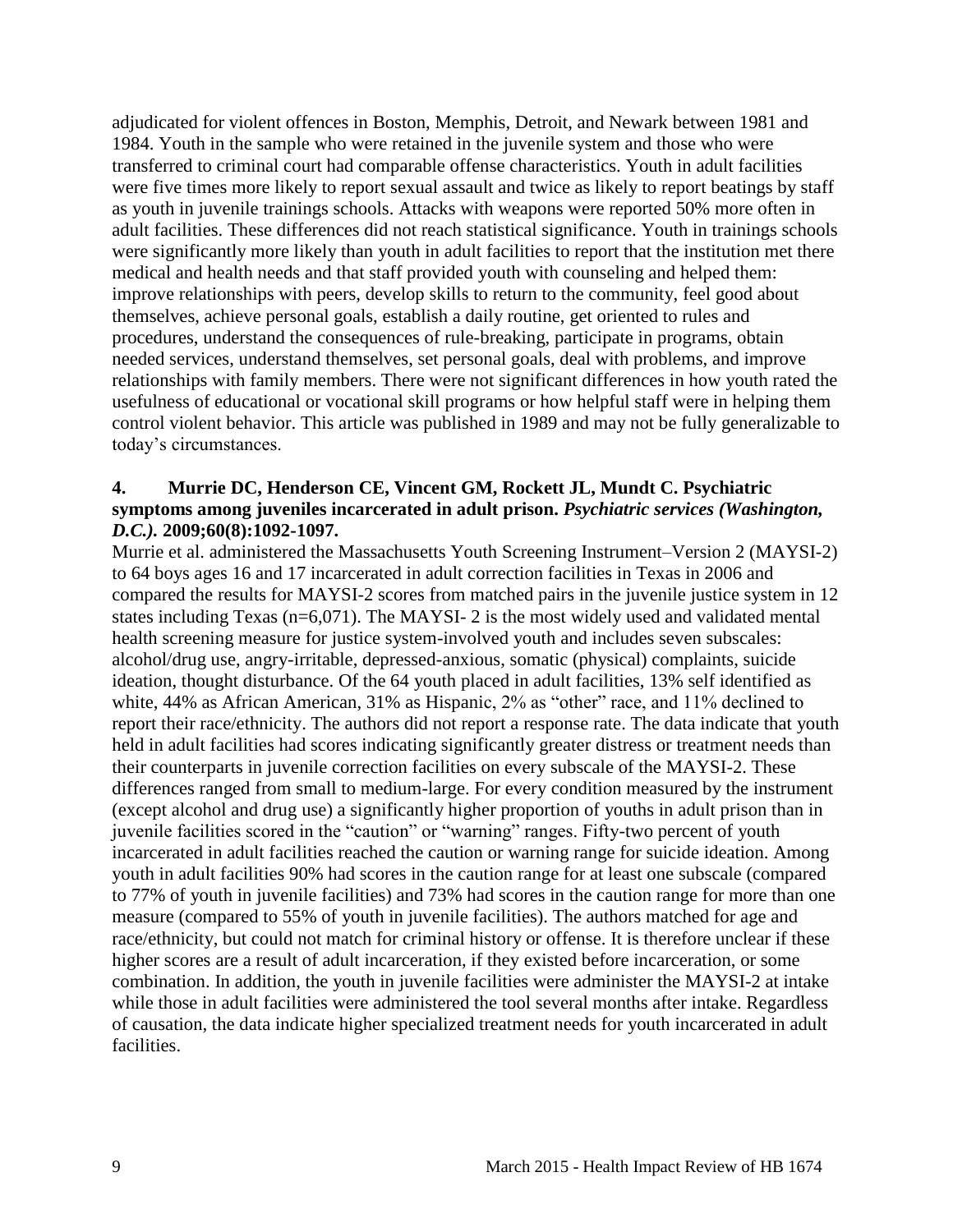#### <span id="page-11-1"></span>**5. Ng IY, Shen X, Sim H, Sarri RC, Stoffregen E, Shook JJ. Incarcerating juveniles in adult prisons as a factor in depression.** *Criminal behaviour and mental health.*  **2011;21(1):21-34.**

Ng et al. compared rates of depression among four groups in Michigan: youth incarcerated for serious offenses in adult facilities (n=47), those incarcerated for serious offenses in juvenile facilities (n=45), youth incarcerated for less serious offences (n=69), and non-incarcerated and non-offending youth (n=676). They controlled for nature of the offence, public assistance history, caregiver incarceration, sex, age, and race/ethnicity. The authors analyzed interview data from a previous study and longitudinal data from the Panel Study of Income Dynamics. Ng et al. found that youth who had been placed in adult facilities were significantly more likely to be depressed than youth incarcerated in juvenile facilities or youth in the community after controlling for confounding factors. For example youth in adult facilities had 64 times higher odds of being depressed than youth in the community, 22 times higher odds than minor offenders, and 37 times higher odds than serious offenders placed in juvenile facilities.

#### **6. Wolff N, Shi J, Siegel J. Understanding physical victimization inside prisons: Factors that predict risk.** *Justice quarterly.* **2009;26(3):445-475.**

Wolff et al. analyzed data from a random sample of 6,964 adult male inmates (18 and older) throughout 12 prisons. The authors surveyed participants about their experience in the prison system and excluded inmates younger than 18; those who were living in sex offender treatment or off site in a halfway house; those who were in administrative pre-hearing, detention or death row. The sample demographics were not significantly different from the overall prison population. Surveys were conducted in English and Spanish. Inmates were interviewed about physical and sexual abuse using a validated instrument that asked reliable behavior specific questions. Younger age predicted higher rates of inmate report of physical or sexual abuse by other inmates. Those who reported being victimized under the age of 18 were 44% more likely to report physical or sexual abuse in prison. Young age also predicted inmate reports of abuse by prison staff.

## <span id="page-11-0"></span>**7. Drake E.** *The Effectiveness of Declining Juvenile Court Jurisdiction of Youthful Offenders.* **Olympia, WA: Washington State Institute for Public Policy;2013.**

In 1994 the Washington State Legislature passed the Youth Violence Reduction Act which established an "automatic decline," automatically transferring certain youth (based on the charge and their prior criminal history) from the juvenile system to the adult court. In 1997 the Legislature directed the Washington State Institute for Public Policy (WSIPP) to evaluate the impacts of automatic transfers. WSIPP published this original report in 2003 with inconclusive results due to the short time between implantation of the law and the analysis of the data. Drake compared the recidivism rates of youth who offended prior to the 1994 law (between 1993 and 1994) who would have been automatically declined had the law been in place (control group) to the rates of youth who were automatically declined after 1994. The author used WSIPP's criminal history database and specific eligibility criteria. Follow-up continued through 2009 and included 446 youth in the control group and 770 youth in the automatic decline group. The author found some differences in the control and intervention groups, namely the youth who were automatically declined had lower criminal history scores than the control group indicating that they had lower risk of recidivating. The authors controlled for these factors during analysis. These data indicate that the automatic decline group had higher recidivism rates than the control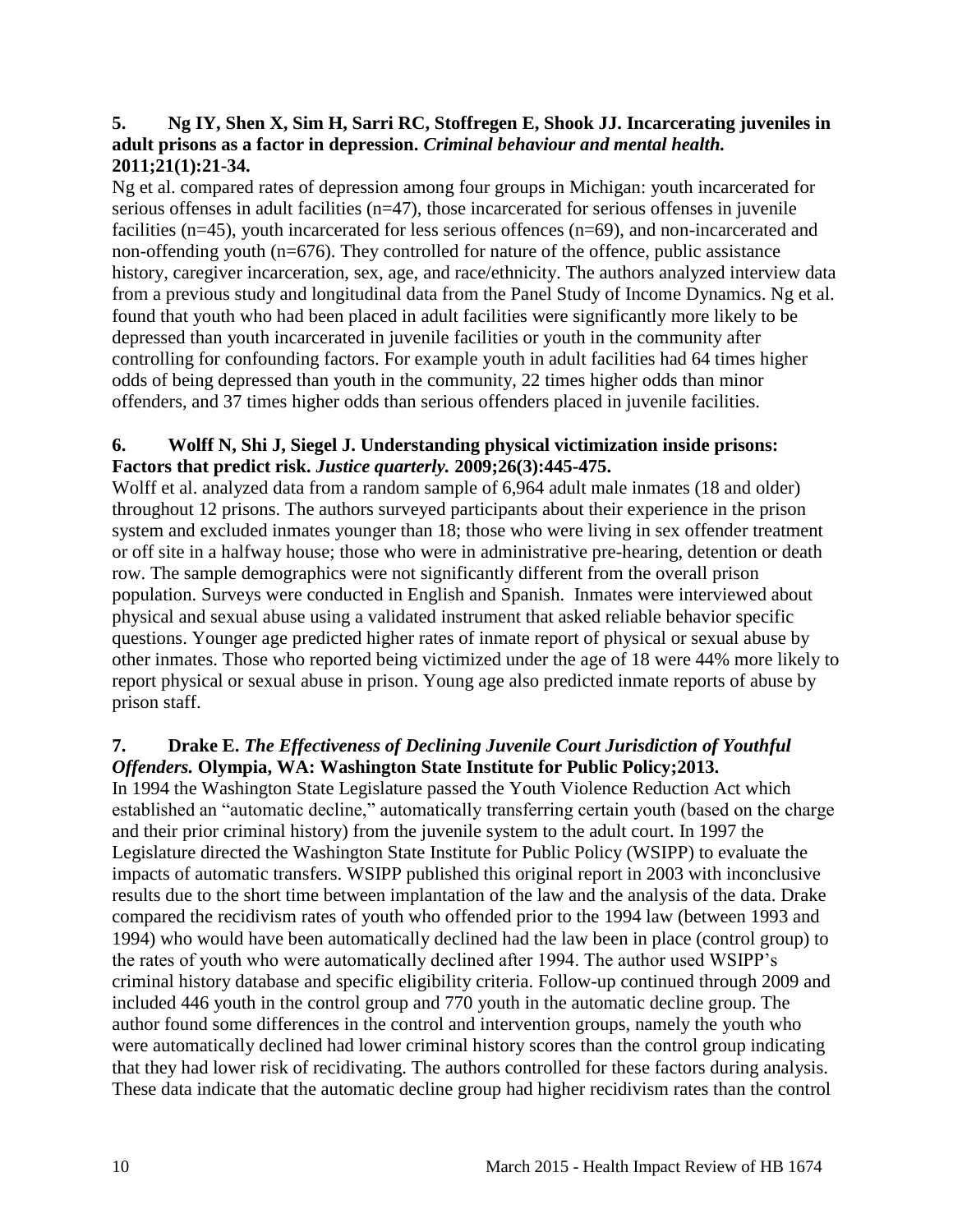group for all analyzed measures of recidivism; however none of these measures reached statistical significance. The author indicates that from the available data it is not clear if the higher recidivism rates are a result of youth being processed through the adult court, youth being housed in the adult system, or some other unknown factors. The report notes that the majority of automatically declined youth in the study period were physically housed at the Department of Corrections, but that in 2013 the majority of declined youth were housed in JR facilities. Drake also conducted a meta-analysis of the national literature on the impacts of transferring youth to adult court on recidivism. Three studies (including the WSIPP analysis of Washington data and two studies unique from those referenced in Redding et al.) met the strict inclusion criteria. All three studies found that declining youth to adult court is associated with in increase in recidivism. The weighted average effect size is statistically significant.

#### <span id="page-12-1"></span>**8. Johnson K, Lanza-Kaduce L, Woolard J. Disregarding graduated treatment: Why transfer aggravates recidivism.** *Crime & Delinquency.* **2011;57(5):756-777.**

Johnson et al. analyzed 1995-1996 data from the Client Information System maintained by the Florida Department of Health and Rehabilitative Services (which include information on referrals to the juvenile justice system) and 2002 data from the Florida Department of Juvenile Justice which was used to measure recidivism after age 18. These data included 693 cases and integrated both youth who had been transferred to the adult system and youth who were retained in the juvenile justice system. The authors found that youth transferred to the adult system had nearly 1.6 times higher odds of re-offending than their counterparts who remained in the juvenile justice system even after controlling for the severity of the offense, the number of prior referrals, sex, race, age at the time of offense, and the risk of recidivism (OR 1.557 95% CI 1.384-1.730). Risk of recidivism was calculated using a risk prediction scale that took a number of factors into account such as prior mental health, drug, or alcohol treatment; indication of fleeing from arrest; where offense occurred; and if the youth was represented by a public defender. The authors also found that youth who were "leapfrogged" (skipped over progressive steps in intervention intensiveness to deep-end placements) were significantly more likely to reoffend then their counterparts who were given graduated sentencing (OR 1.458 95% CI 1.226-1.690). Once leapfrogging was controlled for, transfer was not associated with increased recidivism. However, the authors found that the majority of youth (60.2%) transferred to the adult system were leapfrogged.

#### <span id="page-12-0"></span>**9. Lanza-Kaduce L, Frazier EC, Lane J, Bishop DM.** *Juvenile Transfer to Criminal Court Study: Final Report.* **Florida Department of Juvenile Justice;2002.**

Lonza-Kaduce et al. evaluated the difference in recidivism rates between youth transferred to the adult justice system and their matched pairs who were retained in the juvenile justice system. The authors used Florida state data from 1995. The criteria used to match cases were: offense, number of referral charges, number of dates of previous referrals, most serious prior offense, age, gender, and race. The authors analyzed 950 cases (475 matched pairs). The authors found that transfer cases had higher felony recidivism rates (50%) than their matched pairs in the juvenile justice system (35%). This trend held even when only the 315 best-matched pairs were included in the analysis. When both the transfer and the juvenile case in a pair re-offended, the youth who had been transferred to the adult system was more likely to commit a more serious felony than the youth who had been retained in the juvenile justice system.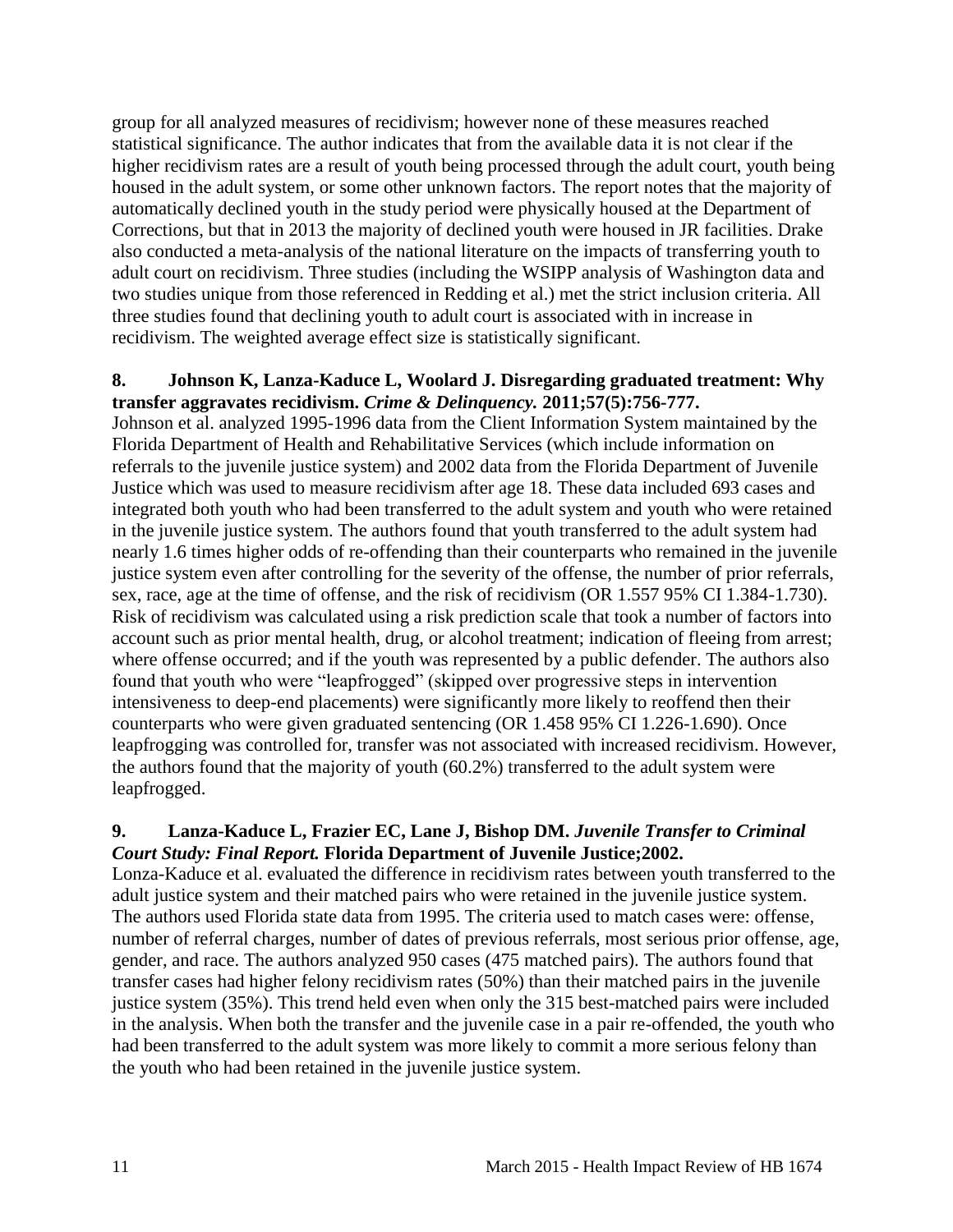<span id="page-13-1"></span>**10. Redding RE. The effects of adjudicating and sentencing juveniles as adults: Research and policy implications.** *Youth Violence and Juvenile Justice.* **2003;1(2):128-155.** Redding conducted a review of the literature on the impacts of sentencing youth as adults including the impact on recidivism rates. The author cites seven studies conducted across varying jurisdictions between 1996 and 2001 and concludes that the evidence indicates that juveniles tried in criminal courts have higher recidivism rates after release than juveniles tried in juvenile courts. Two of these studies found that this trend was not true for all offenses (e.g. burglary). Several of these publications also found that even among those that did reoffend, youth who had been transferred to the adult system reoffended more quickly after release than their counterparts. Many of these studies controlled for potential confounding factors such as prior offenses, current offense severity, prior offense severity, race, gender, age at first and current offense, use of a fire arm, age of onset of offending, and detention status. The author notes some of the potential limitations of these studies including that they did not control for every potential confounding factor such as family background, drug use history, mental health status, and personality characteristics. Several of these studies found that being tried in the adult system versus the juvenile justice system was associated with a range of 11 to 18% higher recidivism rates. Other studies reported that recidivism rates ranged from 1.5-4.9 times higher for youth transferred to the adult system than those retained in the juvenile justice system. Redding summarizes the evidence in a discussion of why recidivism rates may be higher for these youth and indicates that this trend me be a result of less effective rehabilitation efforts for youth incarcerated in adult prisons; "stigmatization; humiliation; loss of self-respect; attenuation of guilt or shame; hardening of the delinquent self-concept; weakening of ties to families, prosocial peers, and community; and diminishment of job and educational prospects;" and youth to attributing greater injustice to the court system.

## <span id="page-13-0"></span>**11. London A, Myers N. Race, incarceration, and health.** *Research on Aging.*  **2006;28(3):409-422.**

London and Myers conducted a review of the literature around health and other outcomes for incarcerated individuals. They highlighted research that indicates that black Americans have worse health outcomes than other racial/ethnic groups, and also are disproportionately represented in the justice system. The authors also outlined data indicating the high rates of injury in jails and prison as well as the high rates of communicable disease among incarcerated and formerly incarcerated individuals. In addition, they highlight research that indicates that incarceration is associated with lower educational attainment, lower income, higher rates of unemployment, and higher involvement in jobs with high risk of injury or exposure to hazardous working conditions. Evidence also indicates that incarceration is associated with divorce and separation of families.

## <span id="page-13-2"></span>**12. Murray J, Farrington DP, Sekol I. Children's antisocial behavior, mental health, drug use, and educational performance after parental incarceration: A systematic review and meta-analysis.** *Psychological bulletin.* **2012;138(2):175-210.**

Murray et al. conducted a systematic review and meta-analysis of the literature on parental incarceration and impacts on children's later mental, emotional, and social health. They identified 40 studies that met their strict inclusion criteria. The researchers pooled the odds ratios across all samples in order to determine if children with incarcerated parents had a greater risk of each outcome than children in the control group who did not have an incarcerated parent or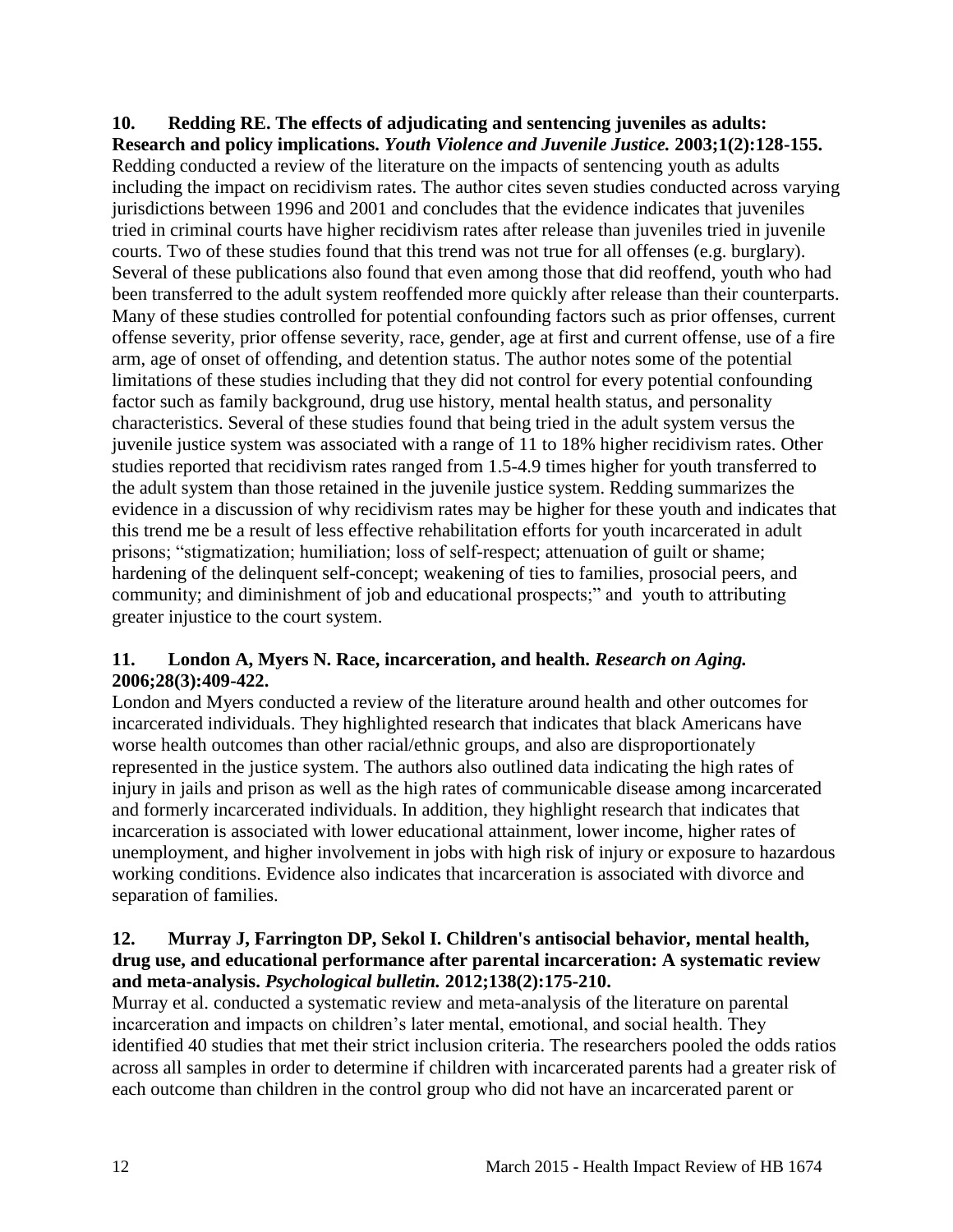parents. These pooled odds ratios indicated that parental incarceration was significantly associated with antisocial behavior among their children even after controlling for covariates. In some subpopulations parental incarceration was significantly associated with children's poor academic performance, poor mental health, and drug use, but this association was not significant for every subpopulation and did not always remain significant after controlling for covariates.

#### **13. Roettger ME, Boardman JD. Parental incarceration and gender-based risks for increased body mass index: Evidence from the national longitudinal study of adolescent health in the united states.** *American Journal of Epidemiology.* **2012;175(7):636-644.**

Roettger et al. analyzed data from the National Longitudinal Study of Adolescent Health (1994– 2008). The dataset included 15,558 individuals who had completed interviews for all waves of the study, including 1,205 males and 1,472 females who reported that their biologic mother or father was incarcerated. The researchers found that females who had experienced a parent being incarcerated saw greater increase in Body Mass Index (BMI) over time for than did females whose parents had not been incarcerated. This trend remained significant even after controlling for stressful life events, internalizing behaviors, and a range of individual, familial, and neighborhood characteristics.

#### **14. Swisher RR, Roettger ME. Father's incarceration and youth delinquency and depression: Examining differences by race and ethnicity.** *Journal of Research on Adolescence.* **2012;22(4):597-603.**

Swisher and Roettger analyzed data from the in-home portion of the National Longitudinal Study of Adolescent Health. Due to insufficient sample size for other racial/ethnic groups, only white, black, and Hispanic respondents were included in this study. The researchers found that among all racial/ethnic groups father's incarceration is associated with increased depression and delinquency for the children, even after controlling for other variables such as demographics and family background measures. In addition, when considering these results by race/ethnicity, the data indicate that among Hispanic respondents, having their father incarcerated is associated with a higher propensity for delinquency than among white and black respondents.

#### <span id="page-14-0"></span>**15. Turney K, Wildeman C, Schnittker J. As fathers and felons: Explaining the effects of current and recent incarceration on major depression.** *Journal of health and social behavior.* **2012;53(4):465-481.**

Turney et al. analyzed data from the longitudinal Fragile Families and Child Wellbeing study. The researchers found that currently and recently incarcerated fathers are more likely to report a change in employment status, separation from a child's mother, a change in relationship quality, and depression. The association between incarceration and depression remained significant even after controlling for variables such as demographic characteristics and history of depression.

## <span id="page-14-1"></span>**16. Wu E, El-Bassel N, Gilbert L, Hess L, Lee HN, Rowell TL. Prior incarceration and barriers to receipt of services among entrants to alternative to incarceration programs: A gender-based disparity.** *Journal of urban health : bulletin of the New York Academy of Medicine.* **2012;89(2):384-395.**

Wu et al. collected data from a random sample of adults (N=322; 83 women and 239 men) entering alternative to incarceration programs in New York City. Researchers collected data though structured interviews including information on sociodemographics, substance use, prior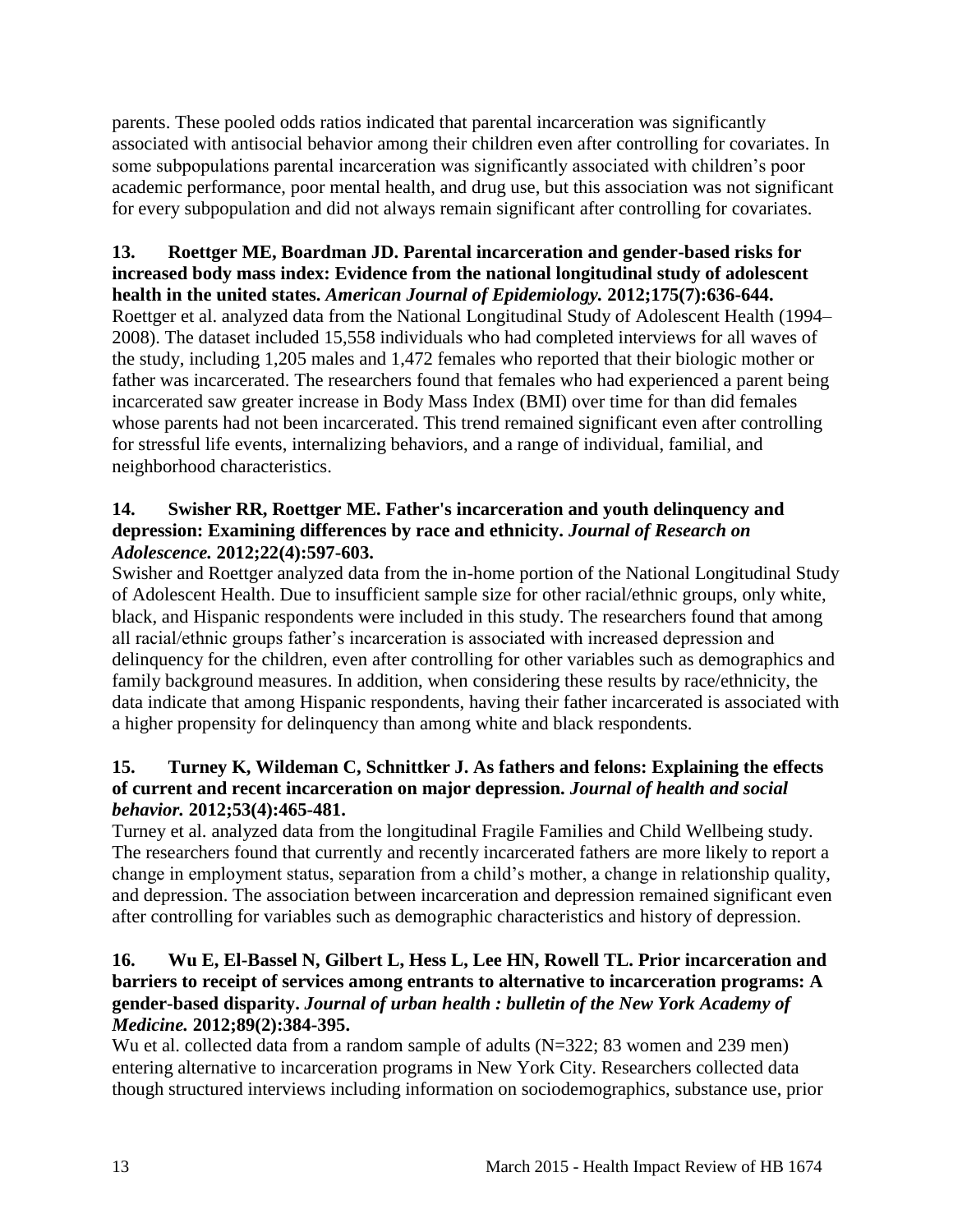incarcerations, and barriers that had prevented a participant from visiting or returning to a service provider. Less than half of the participants had earned a high school diploma or GED. When analyzing collapsed data for male and female participants, they found that a greater number of prior incarcerations were significantly associated with a greater number of barriers that prevented accessing a service provider. When they analyzed the data disaggregated by sex and controlling for sociodemographic and substance use indicators, researchers found that the relationship between a greater number of prior incarcerations and greater number of service barriers experienced remained significant only for men.

## <span id="page-15-0"></span>**17. Centers for Disease Control and Prevention. Behavioral Risk Factor Surveillance System Prevalence and Trends Data. 2011;**

# **[http://apps.nccd.cdc.gov/brfss/page.asp?cat=XX&yr=2012&state=WA#XX.](http://apps.nccd.cdc.gov/brfss/page.asp?cat=XX&yr=2012&state=WA#XX) Accessed March 2, 2015.**

Behavioral Risk Factor Surveillance System data from 2011 indicate that young adults of color experience worse health outcomes than their white counterparts on a number of health indicators. While there were too few respondents in this age category to report rates at the state level, nationally these data indicate that black respondents between the ages of 18 and 24 were significantly more likely than white respondents to report that frequent poor physical or mental health prevented them from doing their usual activities. These rates were also higher for Native Hawaiian and other Pacific Islander, American Indian/Alaska Native (AI/AN), and Hispanic participants as well as those that reported multiple races or "other race," however these differences did not reach statistical significance using one year of data.

# <span id="page-15-1"></span>**18. Healthy Youth Survey. QxQ analysis. 2012; [http://www.askhys.net/Analyzer.](http://www.askhys.net/Analyzer) Accessed March 2, 2015.**

Washington Healthy Youth Survey data from 2012 indicate that Native American youth and youth of color are more likely than their white peers to report several negative health outcomes. For example these data show that 8th, 10th, and 12th grade respondents who identified as American Indian/Alaska Native, Hispanic, or "other" or who reported multiple racial/ethnic categories were significantly more likely than their white peers to report symptoms of depression. Over forty-three percent of AI/AN 10th graders (43.3% [95% CI 37.1- 49.5%]) reported feeling depressed compared to about 29% of white 10th graders (28.5% [95% CI 27.2%-29.8%]). Among 6th graders all other racial/ethnic groups were more likely than white students to report that they had contemplated suicide; however these rates were only significant for students who identified as AI/AN, Hispanic, or "other," or identified with multiple racial/ethnic groups.

## <span id="page-15-2"></span>**19. Task Force on Race and the Criminal Justice System.** *Juvenile Justice and Racial Disproportionality: A Presentation to the Washington Supreme Court.* **2012.**

This report by Washington's Task Force on Race and the Criminal Justice System highlights data which indicate that youth of color in Washington are over-represented at every stage of the juvenile justice system. For example, youth of color are more likely than their white peers to be arrested, referred to court, prosecuted, adjudicated guilty, incarcerated, and transferred to the adult system.

# <span id="page-15-3"></span>**20. Juvenile Rehabilitation Administration website. Facts and Figures.**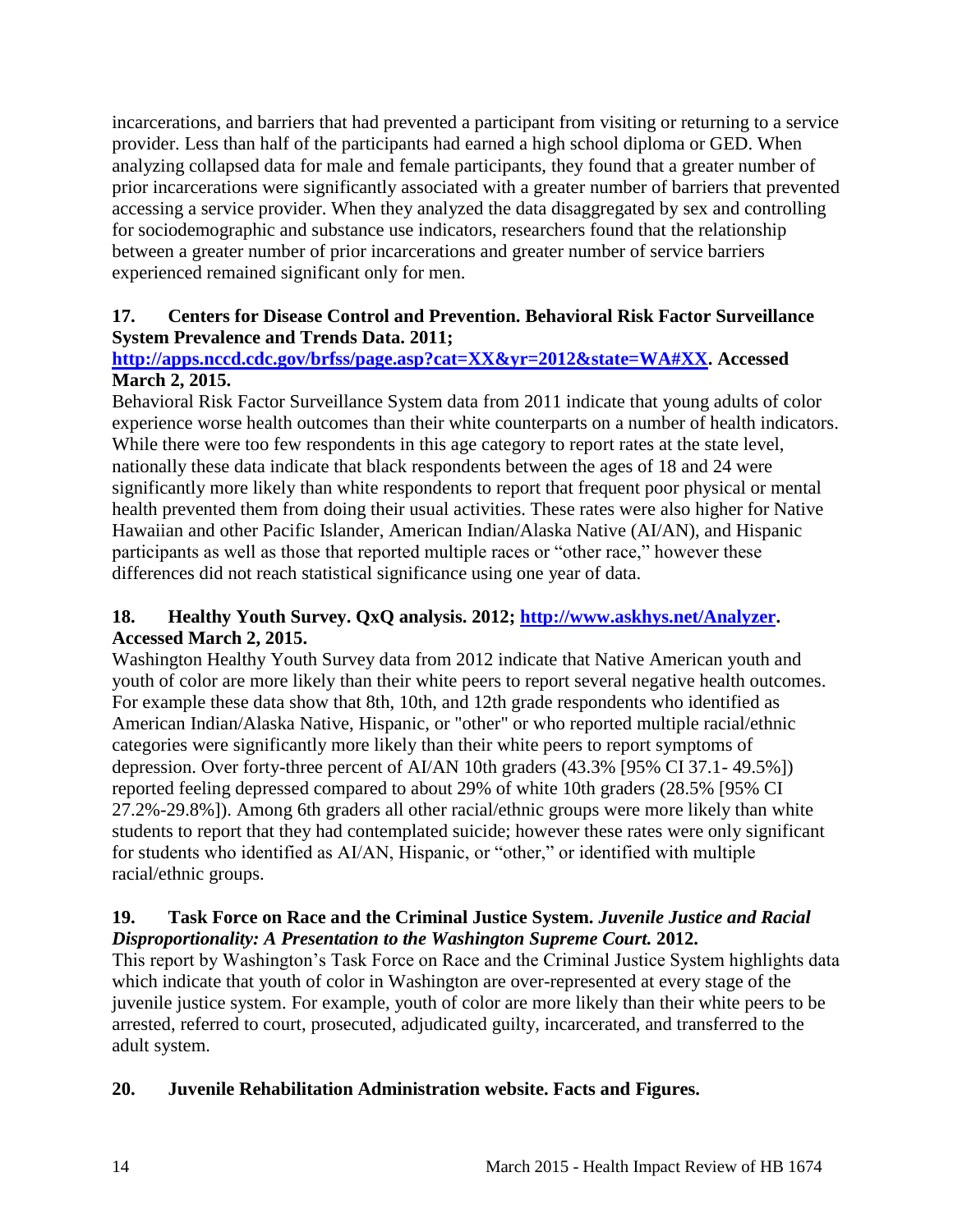## **https:/[/www.dshs.wa.gov/jjra/juvenile-rehabilitation/facts-and-figures.](http://www.dshs.wa.gov/jjra/juvenile-rehabilitation/facts-and-figures) Accessed March 2, 2015.**

Data provided on the Juvenile Justice and Rehabilitation Administration (JJRA) website indicate that over 53% (361) of the 681 youth admitted to the JJRA in fiscal year 2014 were Native American youth and youth of color. Census data for Washington state (referenced under Puzzanchera), indicate that Native American and youth of color only made up 27% of the age 10-17 population in 2013. Nearly 18% of the youth admitted to JJRA in 2014 were African American, about 2% were Asian, almost 15% were Hispanic, over 4% were Native American, and 1.5% were reported as "other race." A one day count on September 29, 2014 found that nearly 55% of the population in JR facilities were youth of color.

# <span id="page-16-1"></span>**21. Puzzanchera C, Sladky A, Kang W. Easy access to juvenile populations: 1990-2013. 2014; http://www.ojjdp.gov/ojstatbb/ezapop/.**

Washington state data indicate that about 27% of the population ages 10-17 in Washington were Native Americans and youth of color in 2013. These data indicate that in 2013 the age 10-17 population was 4.9% black, 11.9% Hispanic, 2.2% Native American, and 9.4% Asian. These figures are derived from data collected by the U.S. Census Bureau and modified by the National Centers for Health Statistics.

# <span id="page-16-0"></span>**22. Washington State Partnership Council on Juvenile Justice.** *A Summary of Washington State Data and Recent Study Findings: The Transfer of Youth (Under Age 18) to the Adult Criminal Justice System.* **2014.**

Washington State Statistical Analysis Center data from 2009-2013 show that in this five year period 672 youth were transferred to adult criminal court jurisdiction. In these years between 113 and 162 youth were sentenced in adult court annually. This includes youth as young as 11 years old. These data only include youth who were filed/charged, sentenced, and convicted in adult court. These data also indicate that Native American and youth of color are more likely than white youth to be transferred to the adult system. In 2013 the highest rate of transfer to the adult system was among Hispanic youth while in 2012 the highest rate was among black youth. Between 2009 and 2013 nearly 65% of youth transferred to the adult system were Native American and youth of color while these subpopulations only constituted 34% of Washington's age 10-17 population during this same timeframe.

## <span id="page-16-2"></span>**23. Hahn R, McGowan A, Liberman A, et al. Effects on Violence of Laws and Policies Facilitating the Transfer of Youth from the Juvenile to the Adult Justice System: A Report on Recommendations of the Task Force on Community Preventive Services.** *MMWR. Recommendations and Reports : Morbidity and Mortality Weekly Report. Recommendations and Reports / Centers For Disease Control.* **2007;56(RR-9).**

This systematic review and subsequent recommendations from the Centers for Disease Control and Prevention cover a number of factors relating to the transfer of juveniles to adult detention. In general the authors do not recommend transferring juveniles to adult detention as a means to reduce recidivism or violence among youth. They found six studies that examined the effects of transfer to adult detention as a "specific deterrent" for juvenile crime. A specific deterrent is when a juvenile who has experienced the adult detention system are deterred from committed subsequent offenses. Only one study found that there was a decrease in subsequent offenses among juveniles who spent time in adult detention for committing property crimes. The